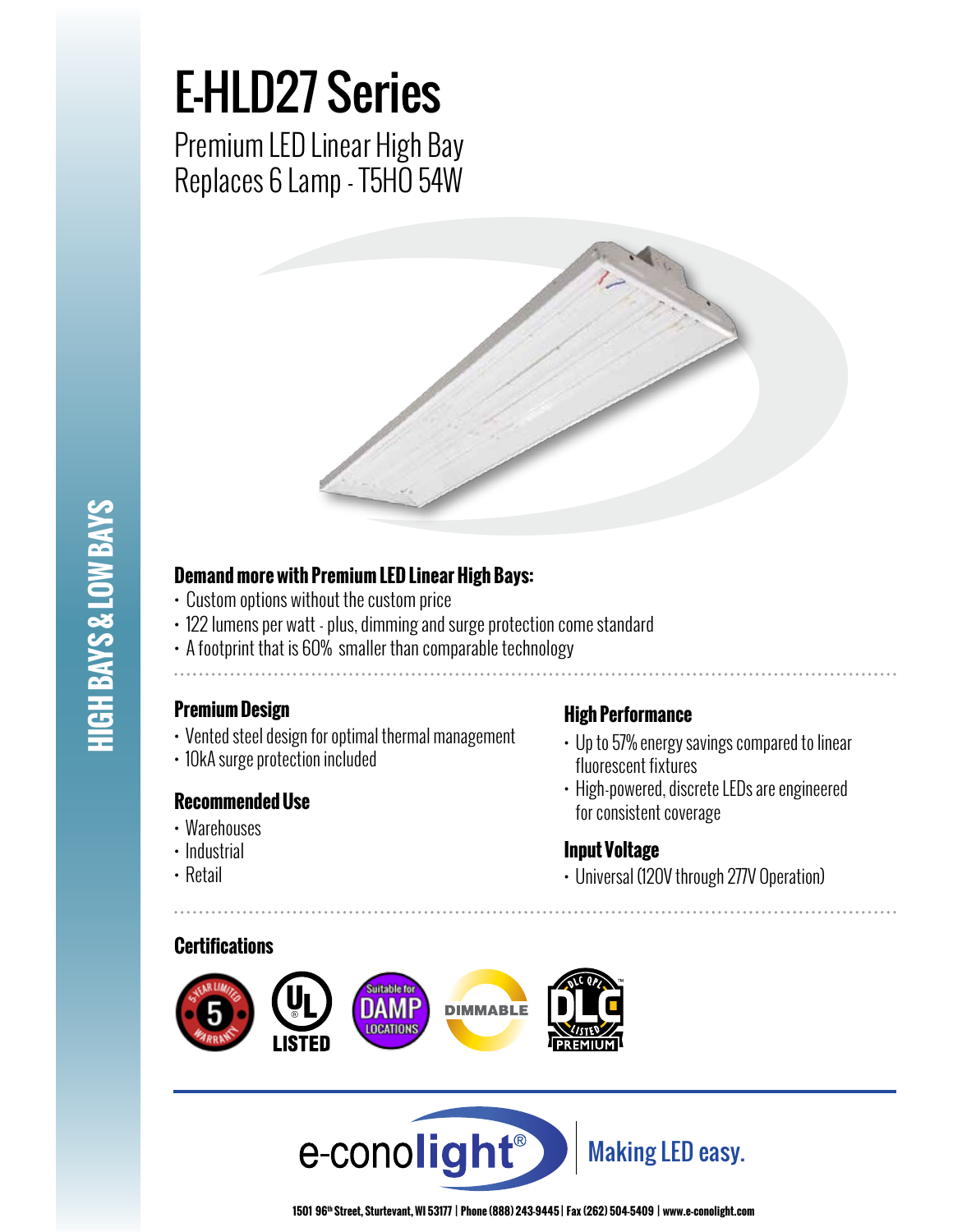### E-HLD27 Series



#### Series Overview

| <b>DIMENSIONS</b>            | <b>PRODUCT</b><br>WFIGHT | <b>MOUNTING</b><br>HEIGHT | <b>SPACING</b>                          |
|------------------------------|--------------------------|---------------------------|-----------------------------------------|
| 46" L x 12-3/5" W x 3-3/5" H | $20.0$ lbs.              | 20 to 35 feet             | 1 to 1-1/2 times the<br>mounting height |

#### Fixture Specifications

| <b>HOUSING</b>  | Vented steel housing provides thermal management through natural convection                                                |
|-----------------|----------------------------------------------------------------------------------------------------------------------------|
| LENS ASSEMBLY   | Clear acrylic lens                                                                                                         |
| <b>WIRING</b>   | Fixture can be wired in parallel, but not in series (daisy chained)                                                        |
| <b>MOUNTING</b> | Included v-hook and chain<br>Optional pendant mount kit (sold separately)<br>Fixture must be a minimum of 7" below ceiling |

#### Electrical Performance

| <b>OPERATING</b><br><b>RANGE</b>                                      | <b>LIFESPAN</b><br>$L_n$ AT 25°C $(77°F)$ | <b>POWER</b><br><b>FACTOR</b> | <b>TOTAL HARMONIC</b><br><b>DISTORTION</b> | <b>DIMMABLE</b> |
|-----------------------------------------------------------------------|-------------------------------------------|-------------------------------|--------------------------------------------|-----------------|
| $-18^{\circ}$ C - 40 $^{\circ}$ C (0 $^{\circ}$ F - 104 $^{\circ}$ F) | Estimated<br>>70,000 Hours                | > 0.98                        | $\langle 10\%$                             | Yes (0-10V)     |
| <b>INPUT VOLTAGE</b>                                                  | <b>120V</b>                               | <b>208V</b>                   | <b>240V</b>                                | <b>277V</b>     |
| <b>Current Draw (Amps)</b>                                            | 1.81A                                     | 1.06A                         | 0.92A                                      | 0.79A           |

#### Warranty & Certifications

| <b>WARRANTY</b> | <b>ULLISTED</b> | <b>DIG</b>   | <b>ENERGY STAR</b> |
|-----------------|-----------------|--------------|--------------------|
| 5-Year Limited  | Damp Locations  | Yes, Premium | ---                |

#### COOL WHITE NEUTRAL WHITE 4000K 5000K (CCT)

CORRELATED COLOR TEMPERATURE

## WARM **WHITE**

#### Output Specifications

| SKU             | LIGHT OUTPUT  | <b>COLOR TEMP</b><br>(See chart) | <b>POWER</b><br><b>CONSUMPTION</b> | <b>COLOR</b><br><b>ACCURACY</b> | <b>REPLACES</b>   |
|-----------------|---------------|----------------------------------|------------------------------------|---------------------------------|-------------------|
| E-HLD27A-HK40UW | 27.000 Lumens | Neutral White (4000K)            | 220W                               | 80 CRI                          | 6 Lamp - T5HO 54W |
| E-HLD27A-HK50UW | 27.000 Lumens | Cool White (5000K)               | <b>220W</b>                        | 80 CRI                          | 6 Lamp - T5HO 54W |

Due to continuous product improvement, information in this document is subject to change. Revision Date: 11/30/16

**1501 96th Street, Sturtevant, WI 53177 | Phone (888) 243-9445 | Fax (262) 504-5409 | www.e–conolight.com**



# **HIGH BAYS & LOW BAYS HIGH BAYS & LOW BAYS**